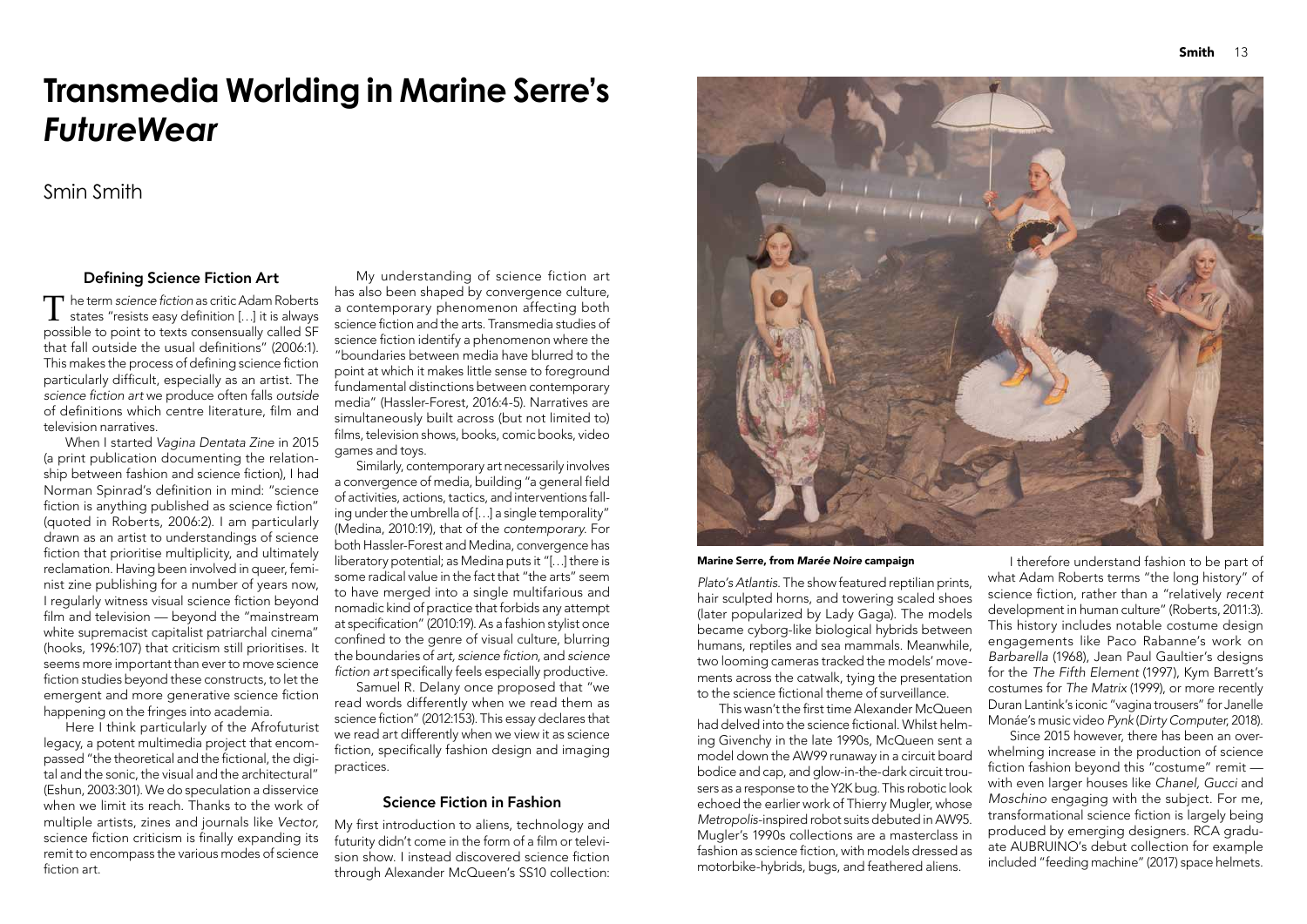that engage with "spatial exploration, collaborative interaction, and kinetic immersion" (2016:8) are tied to immersive worlding.

Fashion as a contemporary phenomenon feels particularly attuned to transmedia worlding. Narratives are built across fashion presentations or catwalks, press releases, invitations, campaign imagery, fashion films, social media posts and clothing garments; and these narratives span indefinitely across seasons deferring "narrative closure" (Hassler-Forest, 2016:5). Many transgressive fashion presentations equally involve the viewer's "spatial exploration, collaborative interaction, and kinetic immersion" (Hassler-Forest, 2016:8). Thus, transmedia fashion practices can be understood to world, and in the right hands this worlding has political potential.

#### **Marine Serre's FutureWear**

But Marine Serre doesn't simply reflect the present apocalypses, the label propagates "new ways to live" (quoted in Davidson, 2019) into being.

For the designer Marine Serre, a post-apocalyptic world is being built across campaign imagery, fashion films and catwalk presentations. As Kathryn O'Regan describes, the label "doesn't so much as anticipate apocalypse as much as it lives it" (2019); it forces us to acknowledge the multiple apocalypses that have happened and are happening in reality. Take for example the breathing masks that feature heavily across Serre's collections; as Dazed described in 2019 "the reality quickly sank in that it's likely designers really will have to start incorporating items like this into their collections in the not-so-distant years to come" (Davidson, 2019). As I write this in the midst of the COVID-19 pandemic, that reality feels more present than ever.

The designer Dilara Findikoglu has released a collection engaging with the utopian (specifically Dilaratopia), using the press release as a manifesto for the future (Findikoglu, 2018). Elsewhere Christian Stone, the backpack-shoe designer and self-proclaimed "posthuman transhumanist" (2020) frequently collaborates with Pierre-Louis Auvray on collaged catwalk imagery. In these images, various characters from science fiction and fantasy games are pasted over the bodies of runway models. Similarly, Christian McKoy (@bbychakra92) collages pre-existing fashion imagery into cyborgs, aliens and angels as "an open love letter to cis and trans, dark-skinned females" (Vickery and Morgan, 2018).

It is into this present landscape that Marine Serre's FutureWear has emerged. A transmedia world built across catwalk presentations, campaign imagery, fashion films and clothing garments.

### Transmedia Worlding

Serre uses her transmedia outputs to world postapocalyptic realities. Worlds in which her models are adapting and surviving beyond the present disaster. Here Serre echoes Joanna Zylinska's notion of feminist counter-apocalypses, "[spaces] for an ethical opening to the precarious lives and bodies of human and nonhuman others" (2018:44). Marine Serre's SS20 show notes describe a world in which the "temperature has gone up radically, but more self-confident than ever, they adapt... to birth several clans, across generations, species and genders" (Cheng, 2019). This narrative of thriving non-human hybridity has clear ties to the theorist Donna Haraway.

## **NatureCultures**

The apocalypse weighs heavily upon Serre's AW19 collection Radiation, where recycled microchips, shells and coins adorn models. These reclaimed "valuables from the trash heap of history" (Serre, 2019) are re-contextualised as accessories. Here, Marine Serre is "digging the future out of the archive" (Gunkel & Schrade, 2017:195); building an alienated world from the smog. paraphernalia of the present. On a more material level, recycling has been a common feature across the designers' FutureWear, with 50% of her SS20 collection for example being made from upcycled materials. (Serre quoted in Davidson, 2019). For Haraway, there was pleasure to be found in the process of disintegrating boundaries. The CGI world created by Rick Farin and Claire Cochran for Radiation embraces this pleasure, and we revel in scenes of the Arc de Triomphe overtaken by vines and neon But mutation isn't limited to the landscape, a silver otherworldly character exposes "the mutability of identities" (Hester, 2018:13) within this post-apocalypse. As the Xenofeminist Manifesto (2015) asserts, "nothing is so sacred that it cannot be reengineered and transformed so as to widen

Marine Serre's SS19 Hardcore Couture show was accompanied by a series of short videos titled Planet B. The designer describes these videos as "[walking] us through dystopian landscapes hybridizing tech and nature… wandering through the hardcore pluriversal nature-culture of Planet B" (Serre, 2019). Natureculture is a concept developed by the theorist Donna Haraway, disbanding "the modern assumption of the Great Divide between nature and culture [as] not only ontologically false but also wrong-doing in its gendered, racialized and colonizing effects" (van der Tuin, 2018:270). Marine Serre's post-apocalypse overturns this ideological separation, calling into question those who benefit from separating nature and culture (Bell, 2007:93).

In the later film *Radiation* (2019), naturecultures are represented through visions of mutation, in which "people are transforming into something else and changing forms, and boundaries are fluid"

The art of "building new, freer worlds" (Imarisha, 2015:3-4) in science fiction has a rich history. Historically the terms world-building, world-making or worlding have been used, to define the "invention of imaginary places, societies and worlds with logics, structures and histories" (Burrows & O'Sullivan, 2019:256). I will be using Haraway's term "worlding" (2016:48) from this point onward to describe this phenomenon.

In Science Fiction, Fantasy and Politics: Transmedia World-Building Beyond Capitalism (2016), theorist Dan Hassler-Forest identifies two narrative strategies that encourage worlding: a lack of narrative closure, and the process of immersion. Hassler-Forest lists "television series, comic books and pulp literature" (2016:8) as examples of a lack of narrative closure. Whilst videogames



#### Marine Serre, from Marée Noire campaign